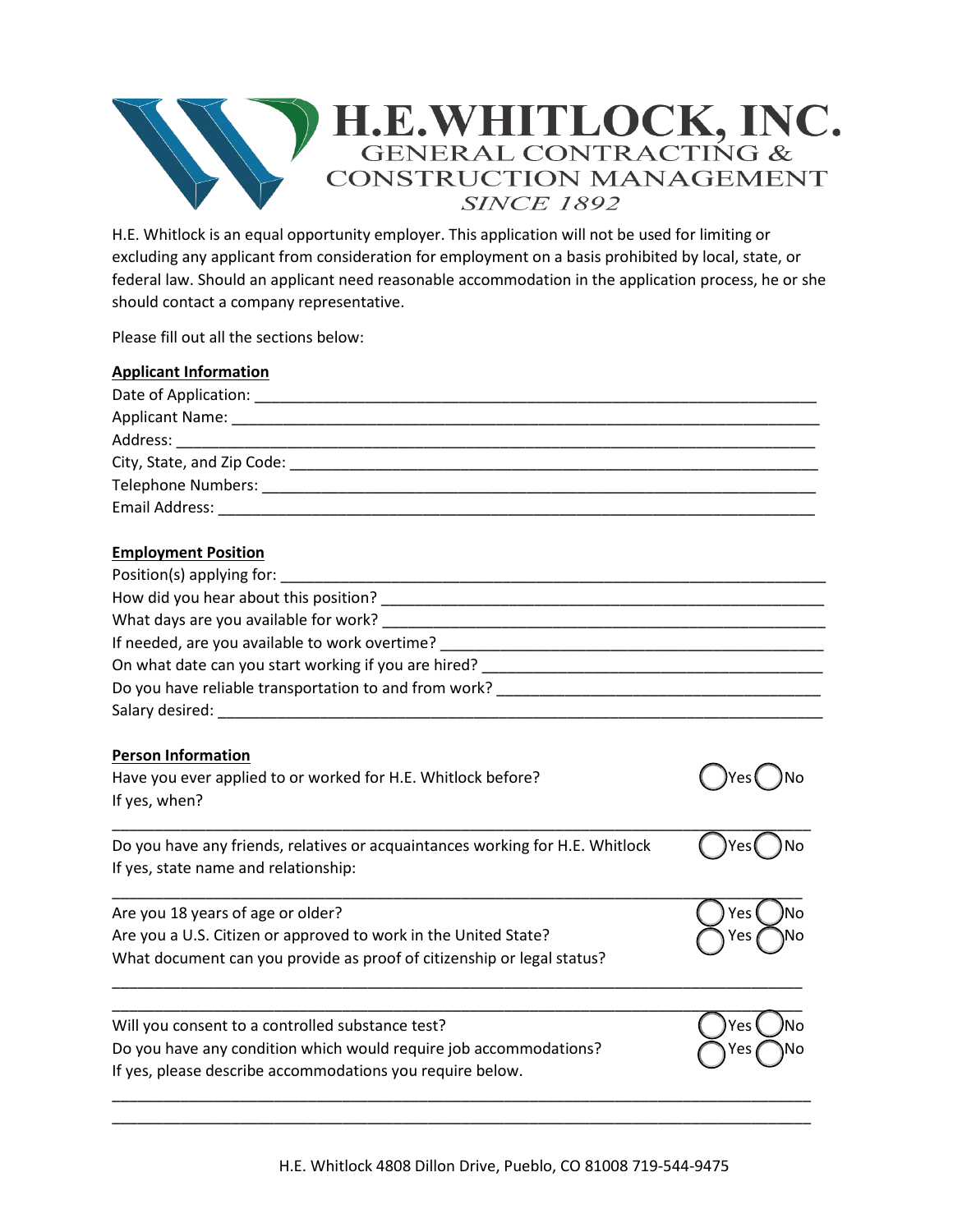Have you ever been convicted of a criminal offense (felony or misdemeanor)?  $\left( \right)$  Yes If yes, please state the nature of the crime(s), when and where convicted and disposition of the case:

\_\_\_\_\_\_\_\_\_\_\_\_\_\_\_\_\_\_\_\_\_\_\_\_\_\_\_\_\_\_\_\_\_\_\_\_\_\_\_\_\_\_\_\_\_\_\_\_\_\_\_\_\_\_\_\_\_\_\_\_\_\_\_\_\_\_\_\_\_\_\_\_\_\_\_\_\_\_\_\_\_\_ \_\_\_\_\_\_\_\_\_\_\_\_\_\_\_\_\_\_\_\_\_\_\_\_\_\_\_\_\_\_\_\_\_\_\_\_\_\_\_\_\_\_\_\_\_\_\_\_\_\_\_\_\_\_\_\_\_\_\_\_\_\_\_\_\_\_\_\_\_\_\_\_\_\_\_\_\_\_\_\_\_\_

(Note: No applicant will be denied employment solely on the grounds of conviction of a criminal offense. The date of the offense, the nature of the offense, including any significant details that affect the description of the event, and the surrounding circumstance and the relevance of the offense to the position(s) applied for may, however, be considered.)

## **Job skills/Qualifications**

Please list below the skills and qualifications you possess for the position(s) for which you are applying: \_\_\_\_\_\_\_\_\_\_\_\_\_\_\_\_\_\_\_\_\_\_\_\_\_\_\_\_\_\_\_\_\_\_\_\_\_\_\_\_\_\_\_\_\_\_\_\_\_\_\_\_\_\_\_\_\_\_\_\_\_\_\_\_\_\_\_\_\_\_\_\_\_\_\_\_\_\_\_\_\_\_\_\_

\_\_\_\_\_\_\_\_\_\_\_\_\_\_\_\_\_\_\_\_\_\_\_\_\_\_\_\_\_\_\_\_\_\_\_\_\_\_\_\_\_\_\_\_\_\_\_\_\_\_\_\_\_\_\_\_\_\_\_\_\_\_\_\_\_\_\_\_\_\_\_\_\_\_\_\_\_\_\_\_\_\_\_\_ \_\_\_\_\_\_\_\_\_\_\_\_\_\_\_\_\_\_\_\_\_\_\_\_\_\_\_\_\_\_\_\_\_\_\_\_\_\_\_\_\_\_\_\_\_\_\_\_\_\_\_\_\_\_\_\_\_\_\_\_\_\_\_\_\_\_\_\_\_\_\_\_\_\_\_\_\_\_\_\_\_\_\_\_ \_\_\_\_\_\_\_\_\_\_\_\_\_\_\_\_\_\_\_\_\_\_\_\_\_\_\_\_\_\_\_\_\_\_\_\_\_\_\_\_\_\_\_\_\_\_\_\_\_\_\_\_\_\_\_\_\_\_\_\_\_\_\_\_\_\_\_\_\_\_\_\_\_\_\_\_\_\_\_\_\_\_\_\_

(Note: H.E. Whitlock complies with the ADA and considers reasonable accommodation measures that may be necessary for eligible applicants/employees to perform essential functions.)

# **Education and Training**

High School

| Name | Location (City, State) | Year Graduated | Degree Earned |
|------|------------------------|----------------|---------------|
|      |                        |                |               |

College/University

| Name | Location (City, State) | Year Graduated | Degree Earned |
|------|------------------------|----------------|---------------|
|      |                        |                |               |

## Vocational School/Specialized Training

| Name | Location (City, State) | Year Graduated | Degree Earned |
|------|------------------------|----------------|---------------|
|      |                        |                |               |

Military:

Are you a member of the Armed Services?

What branch of the military did you enlist?

What was your military rank when discharged?

How many years did you serve in the military?

What military skills do you possess that would be an asset for this position?

|                                                                                                                                                                                                                                | <b>Previous Employment</b> |
|--------------------------------------------------------------------------------------------------------------------------------------------------------------------------------------------------------------------------------|----------------------------|
| the contract of the contract of the contract of the contract of the contract of the contract of the contract of the contract of the contract of the contract of the contract of the contract of the contract of the contract o |                            |

| <b>Employer Name:</b>                                                                                                                                                                                                          |
|--------------------------------------------------------------------------------------------------------------------------------------------------------------------------------------------------------------------------------|
|                                                                                                                                                                                                                                |
|                                                                                                                                                                                                                                |
|                                                                                                                                                                                                                                |
| City, State, and Zip Code:                                                                                                                                                                                                     |
| Employer Telephone: The contract of the contract of the contract of the contract of the contract of the contract of the contract of the contract of the contract of the contract of the contract of the contract of the contra |
| Sates Employed: _____________                                                                                                                                                                                                  |
| Reason for leaving:                                                                                                                                                                                                            |